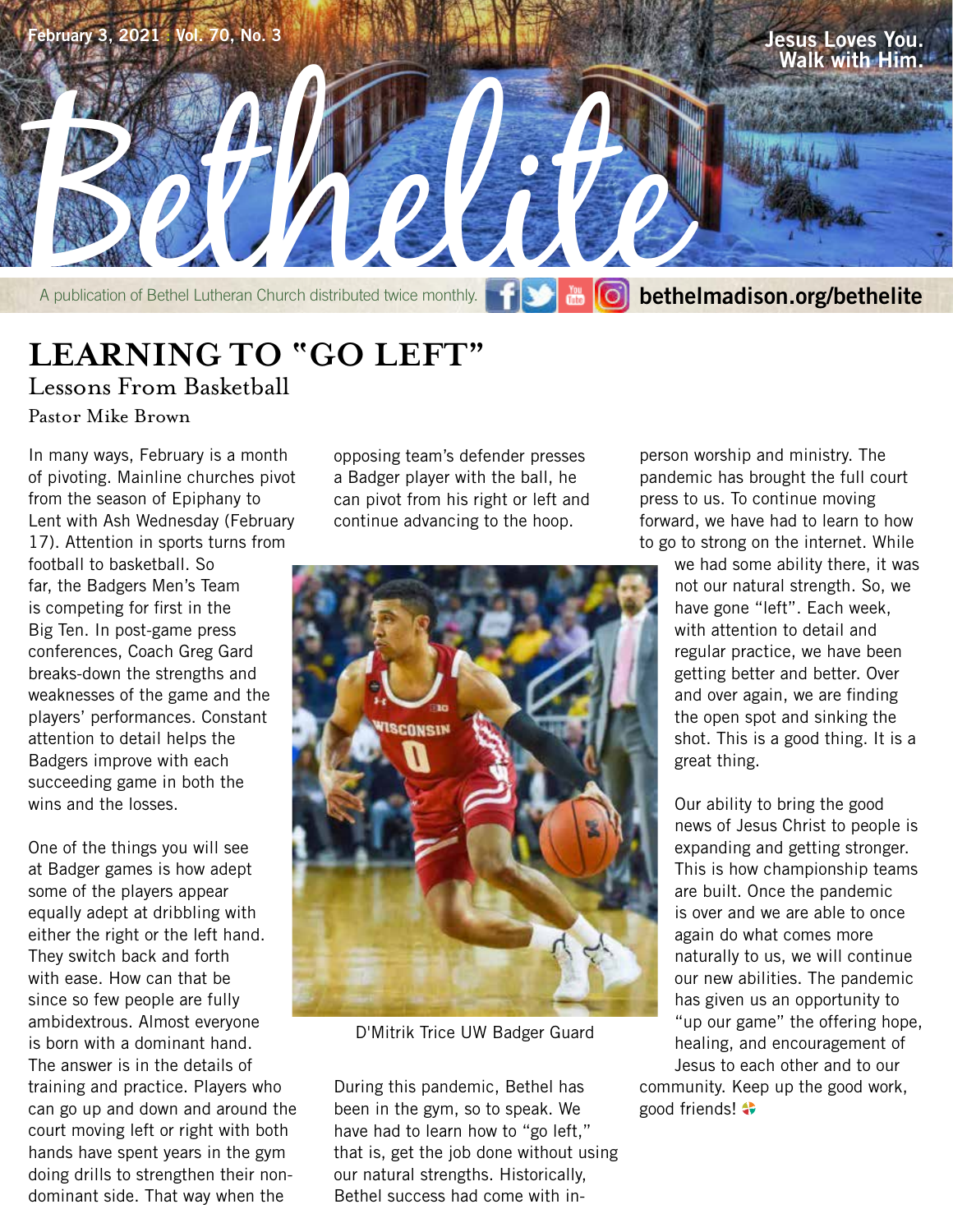# **Upcoming Sermon Series:** The Way – The Book of Mark



Beginning with the first Sunday of Lent this year, Pastor Mike begins a new series of messages on the Gospel of Mark. 2021 is the year of Mark in the lectionary and throughout the year the entire gospel is the main focus for the gospel readings in liturgical churches across the world. Join us this Lent for a deep dive into the book of the Bible that was the very first written gospel.

**Feb 21:** Making an About Face **Feb 28:** Healing the Dark Side **Mar 7:** Avoiding Food Fights **March 14:** Hidden in Plain Sight **March 21:** Pushing the Envelope **March 28:** The Turning Point

# **Family Conversations** Feb 7 at 9:45am



Love Is...

Join Family Conversations as we look to Paul's first letter to the Corinthians to see what love looks like for followers of Christ. Patience, kindness, contentment, humility, and forgiveness marked the early Christians' counter-cultural

movement, and can still transform our relationships today. We will share ideas for how to cultivate this Christian love in our daily lives. All are welcome, YOU are invited.

**Ash Wednesday at Home** Request Your Bethel Ash Wednesday Kits



**February 17 at 7pm Streamed on Facebook and YouTube**

Ash Wednesday has been one of the most solemn and treasured worship services of the entire Christian church for well over 1,000 years. Ash Wednesday brings us a dual encounter. As we have the sign of the cross marked on our forehead or hand, we hear the words "Remember that you are dust and to dust you shall return." In this action, the ashes present our mortality soiled with sin, self-destruction, and death. In this action, the cross shaped ashes also present the promise of new life.

You are invited and encouraged to share in this powerful ancient yet modern service. The service will be streamed on Facebook and YouTube on Wednesday, February 17, at 7pm. You are encouraged to participate in the service by sharing in the confession of sins, the imposition of ashes, the hymns and the Lord's Supper. The order for the service is included in the center spread of this issue of the Bethelite.

You may participate online with the service included alone. You may also participate in the service with the ashes and communion. Bethel will provide small containers of Ash Wednesday ashes and individual servings for communion for each household. Please call or email the church office at bethel@bethel-madison. org to request ashes and the elements for the Lord's Supper. Please indicate how many individuals will be communing in your home. Ash Wednesday kits will be mailed out on February 10. ♦

**Zoom Login Link:** https://zoom.us/j/91259353738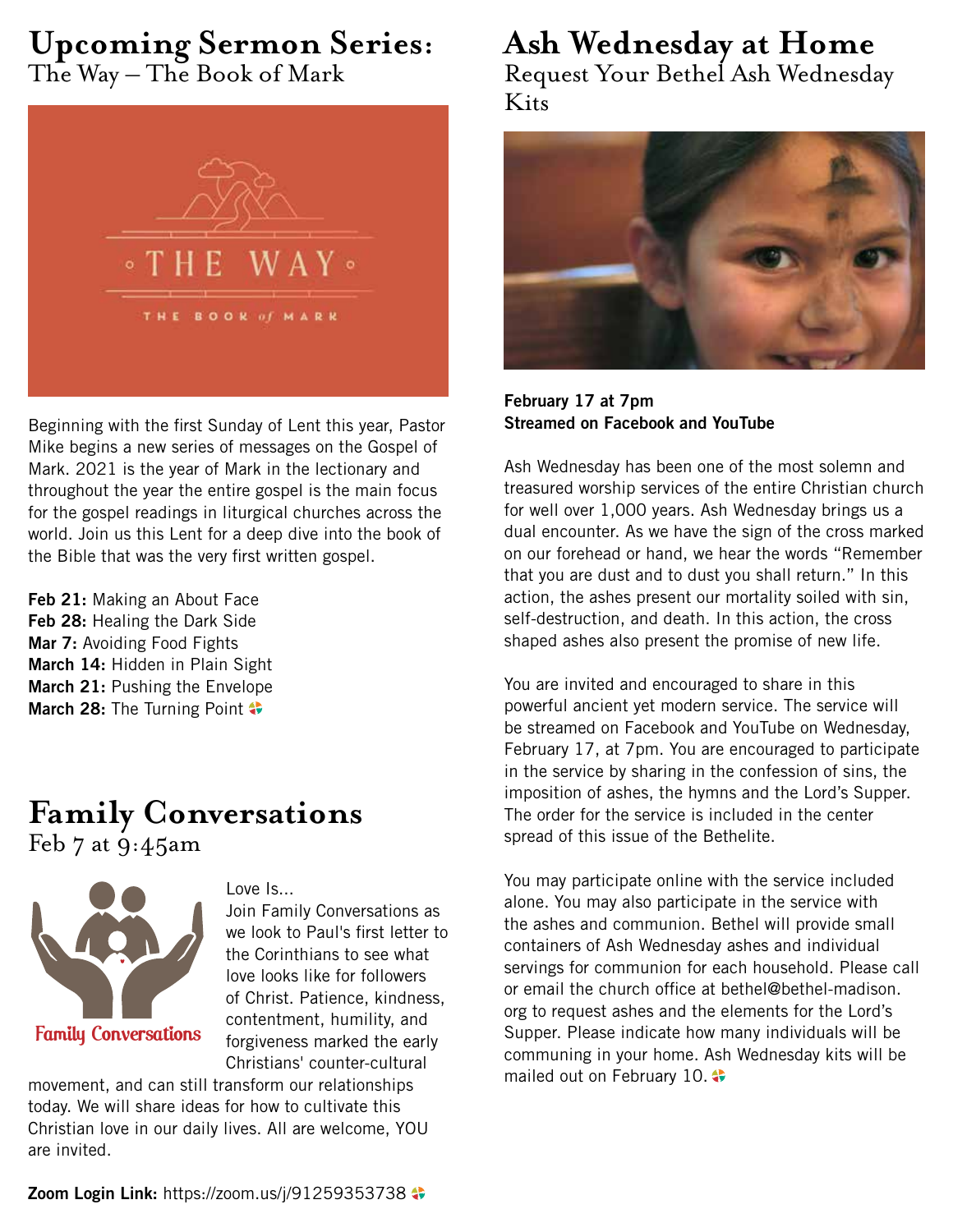# **Lent Bible Study**

*Oh, the Things We See*



If you have ever had a group of people to "do life" with, then you know how important and powerful it can be. This year for the six weeks of Lent which begins February 17, Bethel encourages all members to become part of a Bethel-wide Small Group Bible Study. The Bible study, Oh, the Things

We See written by Pastor Mike, is focused on the Gospel of Mark and is full of fun and learning. If you are already part of a group, a women's circle, a men's group, or other, please let Pastor Mike know by email to pastormikebrown@bethel-madison.org. If you are not currently plugged into a group then please let Pastor Mike know. New groups are forming now and looking for members.  $\clubsuit$ 

# **Realm Corner**

For those of you who may have missed some of the previous Realm Corners, here is a list of the five articles and videos that have been included in Bethelites in the last couple of months. You can also find them on Bethel's website at: **www.bethel-madison.org/realm**

What is Realm? How does it work?

## **How Do I ……….. ?**

log in to Realm and update my profile? set up automatic giving in Realm? find council meeting minutes and financial reports? find Member contact information in Realm?





Logo on your personal computer

Logo on your smartphone

# **Psalm 51**

Have mercy on me, O God, according to your steadfast love; according to your abundant mercy blot out my transgressions. Wash me thoroughly from my iniquity, and cleanse me from my sin.

For I know my transgressions, and my sin is ever before me. Against you, you alone, have I sinned, and done what is evil in your sight, so that you are justified in your sentence and blameless when you pass judgment. Indeed, I was born guilty, a sinner when my mother conceived me.

You desire truth in the inward being; therefore teach me wisdom in my secret heart. Purge me with hyssop, and I shall be clean; wash me, and I shall be whiter than snow. Let me hear joy and gladness; let the bones that you have crushed rejoice. Hide your face from my sins, and blot out all my iniquities.

Create in me a clean heart, O God, and put a new and right spirit within me. Do not cast me away from your presence, and do not take your holy spirit from me. Restore to me the joy of your salvation,

and sustain in me a willing spirit.

Then I will teach transgressors your ways, and sinners will return to you. Deliver me from bloodshed, O God,

O God of my salvation,

and my tongue will sing aloud of your deliverance.

O Lord, open my lips,

and my mouth will declare your praise.

For you have no delight in sacrifice;

 if I were to give a burnt offering, you would not be pleased.

The sacrifice acceptable to God is a broken spirit; a broken and contrite heart, O God, you will not despise.

Do good to Zion in your good pleasure; rebuild the walls of Jerusalem,

then you will delight in right sacrifices, in burnt offerings and whole burnt offerings; then bulls will be offered on your altar.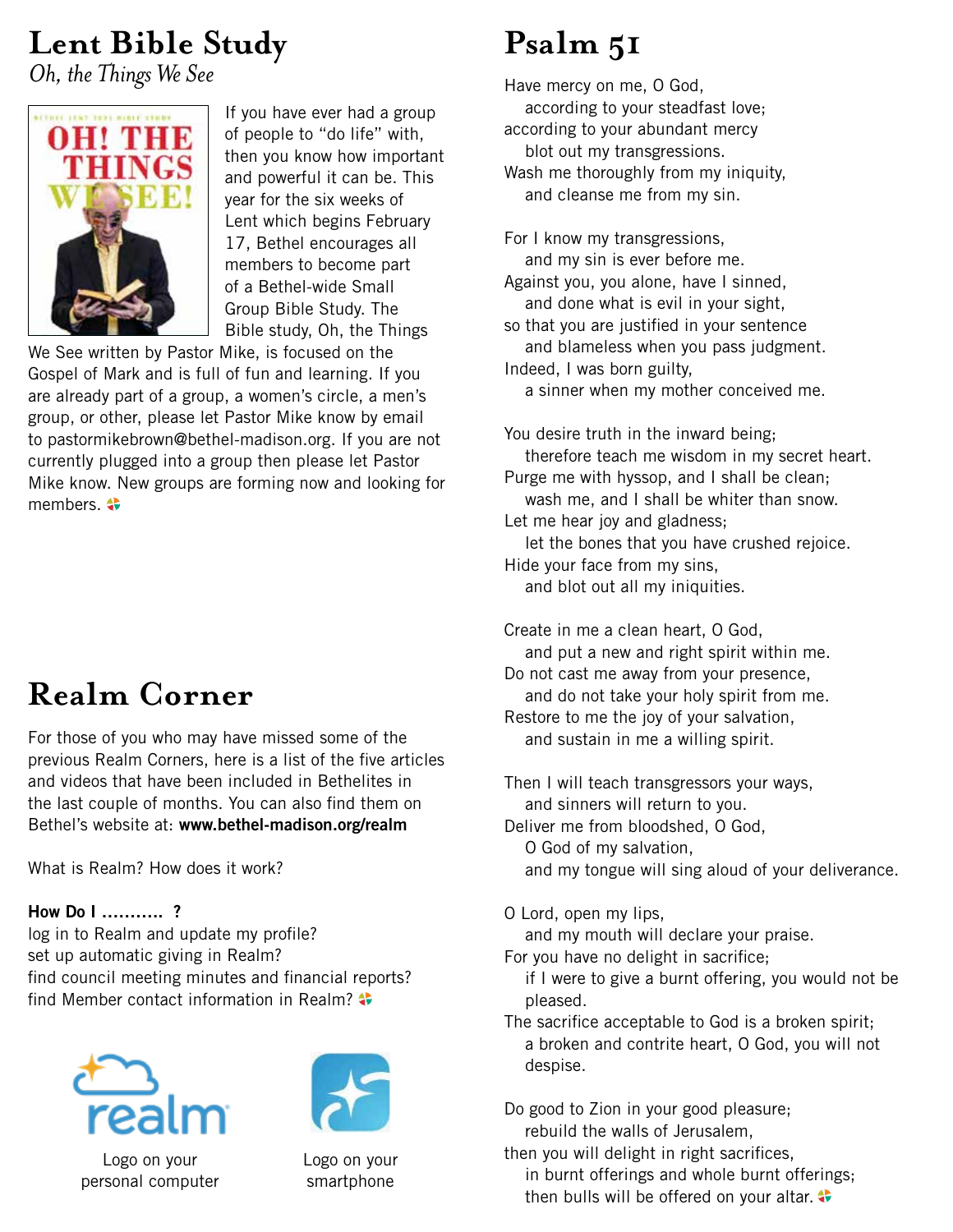# **BETHEL LUTHERAN CHURCH**

**ASH WEDNESDAY AT HOME SERVICE FEBRUARY 17, 2021**

**7:00 PM FACEBOOK & YOUTUBE**

**WELCOME OPENING SONG (ON THE SCREEN)**

#### **INVITATION TO LENT PRAYER OF CONFESSION (EITHER SEATED OR KNEELING)**

PASTOR: Most holy and merciful God, we



confess to you and to one another, and before the whole company of heaven, that we have sinned by our fault, by our own fault, by our own most grievous fault, in thought, word, and deed, by what we have done and by what we have left undone. We have not loved you with our whole heart, and mind, and strength. We have not loved our neighbors as ourselves. We have not forgiven others as we have been forgiven. *Have mercy on us, O God.*

PASTOR: We have shut our ears to your call to serve as Christ served us. We have not been true to the mind of Christ. We have grieved your Holy Spirit. *Have mercy on us, O God.*

PASTOR: Our past unfaithfulness, the pride, envy, hypocrisy, and apathy that have infected our lives, we confess to you. *Have mercy on us, O God.*

PASTOR: Our self-indulgent appetites and ways, and our exploitation of other people, we confess to you.

*Have mercy on us, O God.*

PASTOR: Our negligence in prayer and worship, and our failure to share the faith that is in us, we confess to you. *Have mercy on us, O God.*

PASTOR: Our neglect of human need and suffering, and our indifference to injustice and cruelty, we confess to you. *Have mercy on us, O God.*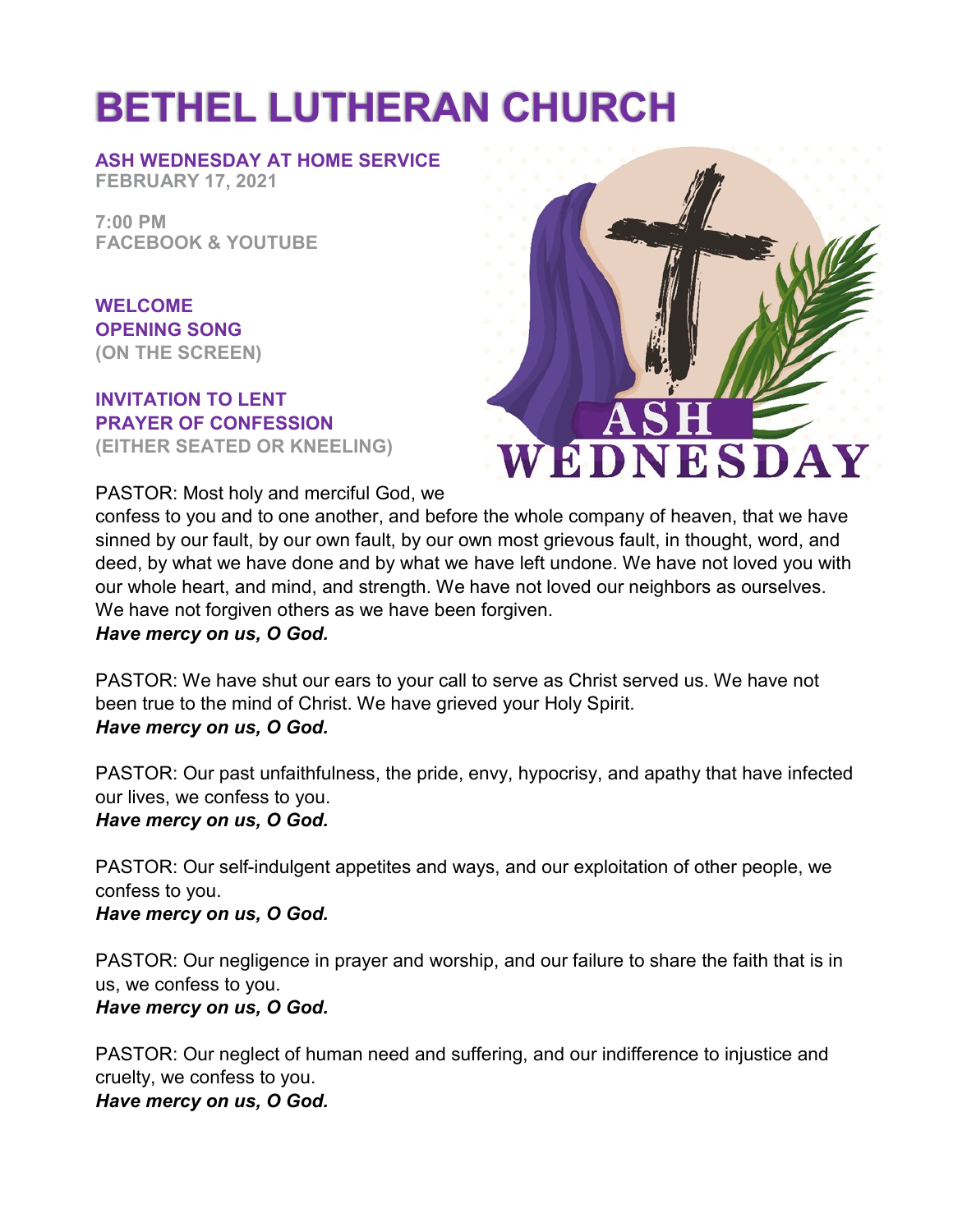PASTOR: Our false judgments, our uncharitable thoughts toward our neighbors, and our prejudice and contempt toward those who differ from us, we confess to you. *Have mercy on us, O God.*

PASTOR: Our waste and pollution of your creation, and our lack of concern for those who come after us, we confess to you. *Have mercy on us, O God.*

PASTOR: Restore us, O God, and let your anger depart from us. *Hear us, O God, for your mercy is great.*

# **IMPOSITION OF ASHES**

Take a moment and dip your finger into the ashes mixed with a drop of oil and make the sign of the cross on one another's forehead. If worshipping alone, apply it to yourself.

# **PRAYER**

Accomplish in us, O God, the work of your salvation, *that we may show forth your glory in the world.*

By the cross and passion of your Son, our Savior,

# *bring us with all your saints to the joy of his resurrection.*

Almighty God have mercy on us, forgive us all our sins through our Lord Jesus Christ, strengthen us in all goodness, and by the power of the Holy Spirit keep us in eternal life. *Amen.*

**HYMN** (ON THE SCREEN)

**READING:** Psalm 51:1-17 **GOSPEL:** Matthew 6:1-6, 16-21 **SERMON:** BEAUTY FROM ASHES **HYMN** (ON THE SCREEN) **APOSTLES' CREED** (ON THE SCREEN) **PRAYERS LORD'S SUPPER HYMN** (ON THE SCREEN) **BLESSING**

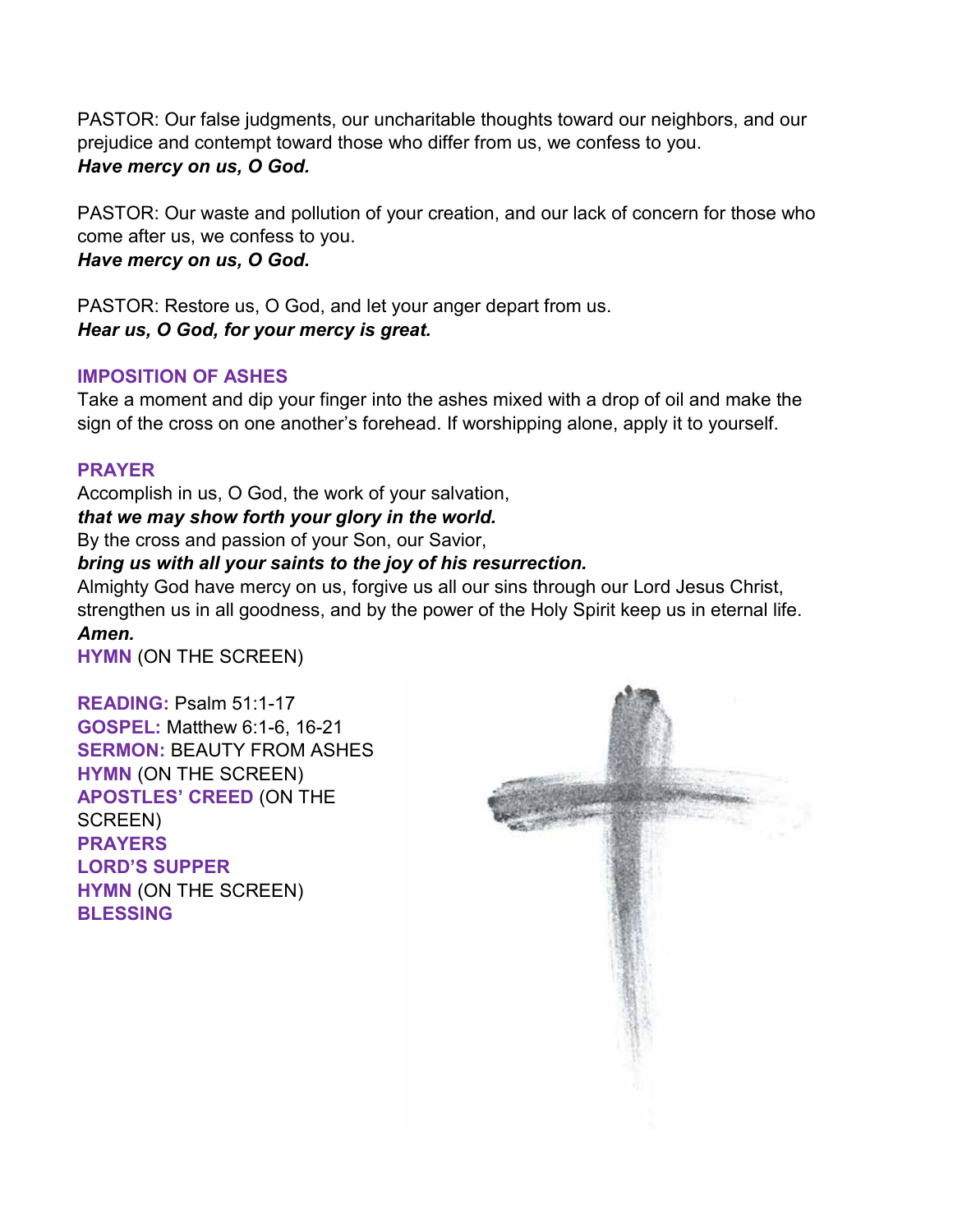# **A Call to Justice and Mercy** Welcome to February's (continued) focus on housing

We know from January's Big Read of *Evicted* that housing is a precarious tipping point for thousands of people in Wisconsin and Madison. When your home goes, it's so easy for everything else to go too. The loss is often sudden and unexpected (think pandemic) taking with it one's grip on job, health, educational opportunity, and even family.

Lack of housing is an equal opportunity issue that disproportionately impacts people of color. This is a legacy of decades of housing segregation. This month we'll look at that legacy – racial covenants, redlining  $$ in northern cities like Madison.

Our BIG WATCH for February is the 1-hour PBS film *Jim Crow of the North* which documents racial segregation in Minneapolis.



**Minneapolis** is not unique. To quote from the film: "[There's] this very persistent

myth that northern cities never had formal segregation. The south had Jim Crow and look at those signs! ["whites only"] Well racial covenants did the work of Jim Crow in the north. All over the north."

*Jim Crow of the North* can be viewed at no cost at these sites:

https://tinyurl.com/y4naxyjb https://tinyurl.com/yy9unq38

The discussion guide is available on the ACTJAM page on Bethel's website (www.bethel-madison.org/actjam).

# *Evicted* **Discussion with Arlen Christenson & Bev Thom**



Arlen Christenson and Bev Thom will lead discussions of *Evicted* on February 10 and 11 via Zoom.

Wednesday, Feb 10 from 6:30-8pm Thursday, Feb 11 from 3:30-5pm

Send an email to ACTJAM@Bethelmadison.org to let us know you're

coming and to get the Zoom link. You are welcome to attend one or both of the discussions. As a reminder, community loaner copies of *Evicted* are available at Bethel's reception desk.

The ACTJAM discussion guide for *Evicted* – with discussion questions - is available here: https://tinyurl.com/y9wjdo8f

Watch an interview with author Matthew Desmond here: https://tinyurl.com/y87xajcx

## **Wisconsin's Racial Disparities Podcast**

As we delve into the housing crisis and its disproportionate impact on people of color, we need the bigger picture of racial disparities in Wisconsin. Not just what they are but why they exist here.

Wisconsin ranks at or near the bottom of the 50 states on racial disparity. Worst

 $cows =$ **Race in the Heartland** Wisconsin's Extreme Racial O OCTOBER 2019

in employment and unemployment. Second worst in incarceration. Third worst in income. Fourth worst in child poverty. Add to this that Wisconsin has the absolute worst Black infant mortality rate.

To help us understand the issue, we spoke with Laura Dresser, Assistant Director of the Center for Wisconsin Studies (COWS) which authored the 2019 Wisconsin Extreme Racial Disparities report. You can download the six-page report here: https://tinyurl.com/y2o9mmh4

Listen to the podcast here: https://tinyurl.com/ybsgpg8g

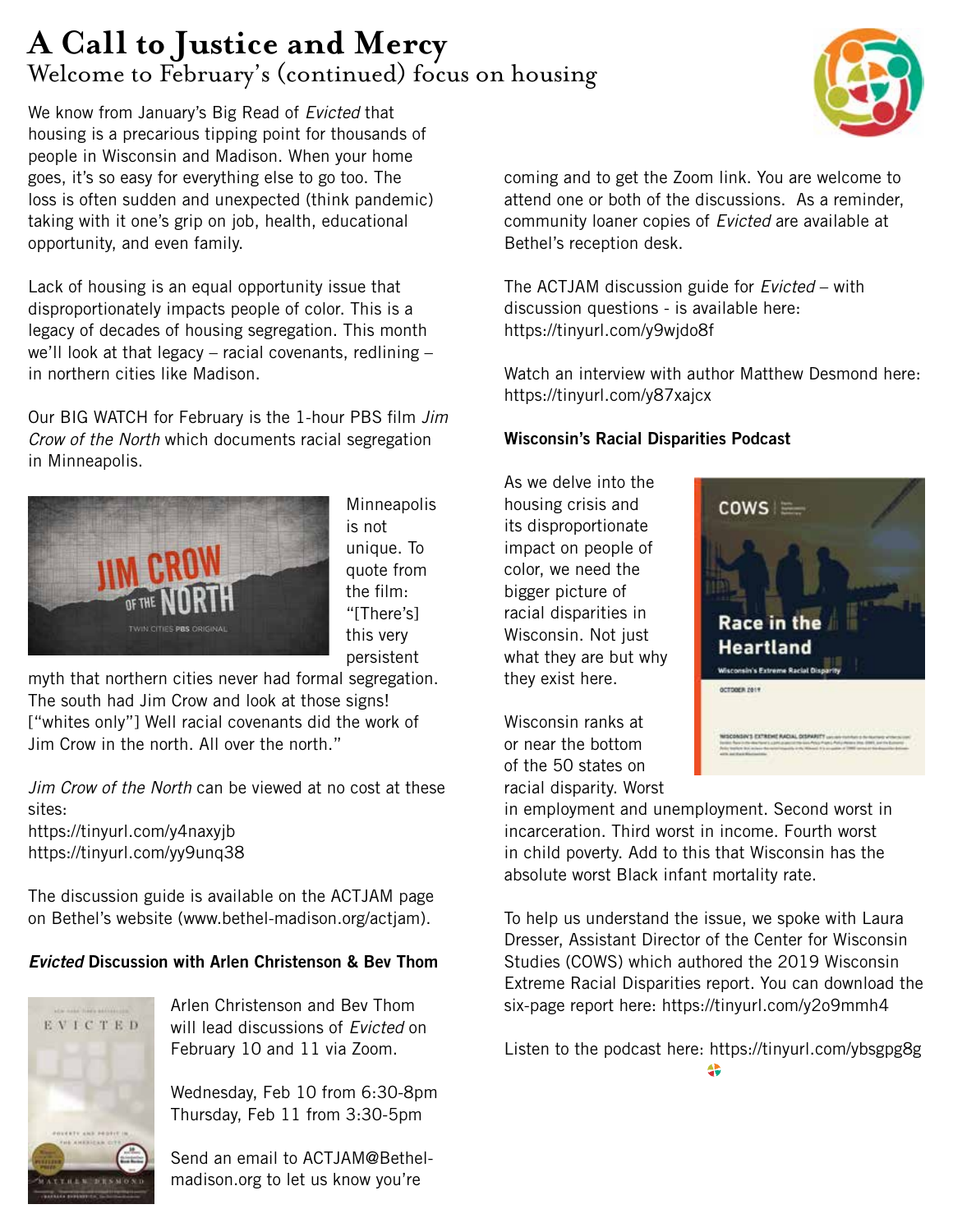# **Fireside Chats**



Pastor Mike will continue to host Fireside Chats on Tuesday evenings. Tuesday Fireside Chats are live-streamed at 7pm on Facebook or viewed on YouTube any time after 8pm except on the third Tuesday of the month. On the third Tuesday of the month, the Fireside Chat will

be later due to the Church Council meeting that takes place at 7pm. It should start between 8:30-9pm. If you have any questions you would like to ask, please send them to christal@bethel-madison.org.

## **Men's Current Christian Concern (Thursdays at 8:30am)**

Men's Current Christian Concerns continues to meet each Thursday morning via a Zoom video conference. The meeting starts at 8:30am instead of 7am during this temporary rearrangement.

**Feb 4** – Black Lives Matter

- **Feb 11** The Death of Expertise
- **Feb 18** Confronting Misinformation
- **Feb 25** Our Changing World

If you have questions, contact Larry Larrabee at 608.249.9982.

The Bethel **Men's Friday Book Study** will begin to read The Second Mountain by David Brooks on Friday, Jan 15. The Book Study's pandemic schedule requires meeting via Zoom every Friday morning at 8am. Men wishing to participate should contact Larry Larrabee in advance to obtain the Meeting ID and Passcode. His contact information is 608.249.9982 or lar3car2@gmail.com.

**Wednesday Night Live Streamed Lord's Supper** - Join us on Wednesdays at 6:30pm for the Lord's Supper. Every Wednesday until we are able to celebrate in person, Pastor Mike will lead us in a live-streamed Lord's Supper at 6:30pm on Bethel's Facebook or you can watch any time after 8pm on our YouTube channel. Everyone is asked to have wine/juice and bread ready for the evening's communion.

## **Thursday Contemplative Scripture Reading (Zoom)**

Join Pam Shellberg for a time of interactive, contemplative scripture reading. During each 45-minute period, we will read a passage from scripture and reflect on it by way of the ancient practice of lectio divina. This involves engaging the scripture with our minds, imaginations, and hearts – along with good measures of silence and sharing. Links provided in the Thursday Daily Devotion email for joining this group. Send any questions to Pam Shellberg at pam@bethel-madison.org.

**Use Amazon Smile and Donate to Bethel** - Do you shop online using Amazon? Did you know you can donate to Bethel by doing your regular shopping through Amazon? By using Amazon Smile, they will donate 0.5% of the price of your purchase automatically to Bethel! How can you set this up? It's Easy!

- 1.Go to: http://smile.amazon.com (we recommend bookmarking this page for easy accessing)
- 2.Under the search bar click on the word "Supporting" in orange letters.
- 3.Select "Change your charity".
- 4.Type "Bethel Lutheran Church, Madison, WI"
- 5.Click the Search Button.
- 6.Click the Select button.

That's it! You will now be donating to Bethel every time you make a purchase. (Remember to use the Amazon Smile web page as that is how Amazon tracks your purchases for donation. If you use the regular Amazon page, your donation won't be recorded.) Your Contact: christal@bethel-madison.org

**TEXT TO GIVE** - Text "BLC" to 73256 to give.

**GIVE ONLINE** - www.bethel-madison.org/giveonline

**Bethel on Instagram** - Scan the image below to follow us!